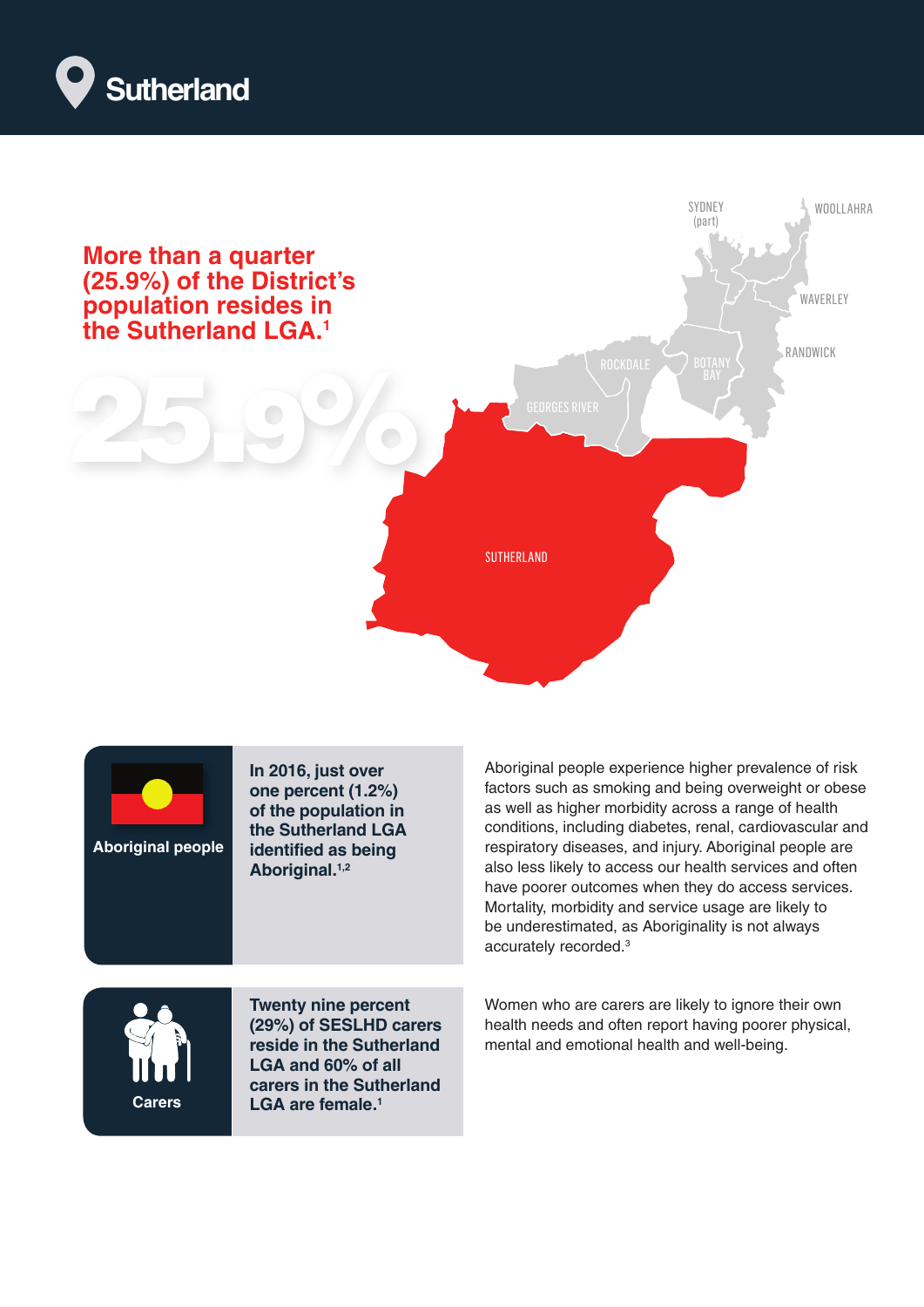

**Children 0-5 years**

**Eight percent (8%) of the Sutherland LGA's population are children aged 0-5 years.1**

Recently, the 2015 Australian Early Development Census (AEDC) reported that 13.1% of children in the Sutherland LGA are vulnerable on one or more of the following domains: physical health and wellbeing; social competence; emotional maturity; language and cognitive skills and communication skills and general knowledge.4



**Cultural and linguistic diversity**

**In SESLHD, 11.2% of the population was born in a mainly non-English speaking country.1,5,6** 

## **The top 10 non-English speaking countries of birth for residents of Sutherland LGA are:**

China (13%); Philippines (5%); Italy (5%); India (5%); Greece (4%); Egypt (4%); Germany (4%); Hong Kong (3%); Lebanon (3%) and Former Yugoslav Republic of Macedonia (FYROM) (3%).<sup>1</sup>

## **13% of the population in the Sutherland LGA speak a language other than English at home.1**

## **The top 10 languages other than English spoken by residents in the Sutherland LGA are:**

Greek (15%); Mandarin (11%); Cantonese (8%); Arabic (7%); Italian (6%); Spanish (6%); Macedonian (4%); Russian (4%); German (3%); and Portuguese (2%).<sup>1,5</sup>

Many residents of the Sutherland LGA experience language barriers and communication issues when accessing health care services with 11.7% of those speaking languages other than English, indicating low levels of English language proficiency.7



**One quarter (25%) of SESLHD's population with disability reside in the Sutherland LGA.1**

People of all ages and cultural backgrounds have disability, and the way disability impacts on their lives varies enormously. People with disability are more likely to have lower socio-economic status, have fewer educational qualifications, be out of work, and experience more discrimination than those without disability.<sup>8</sup>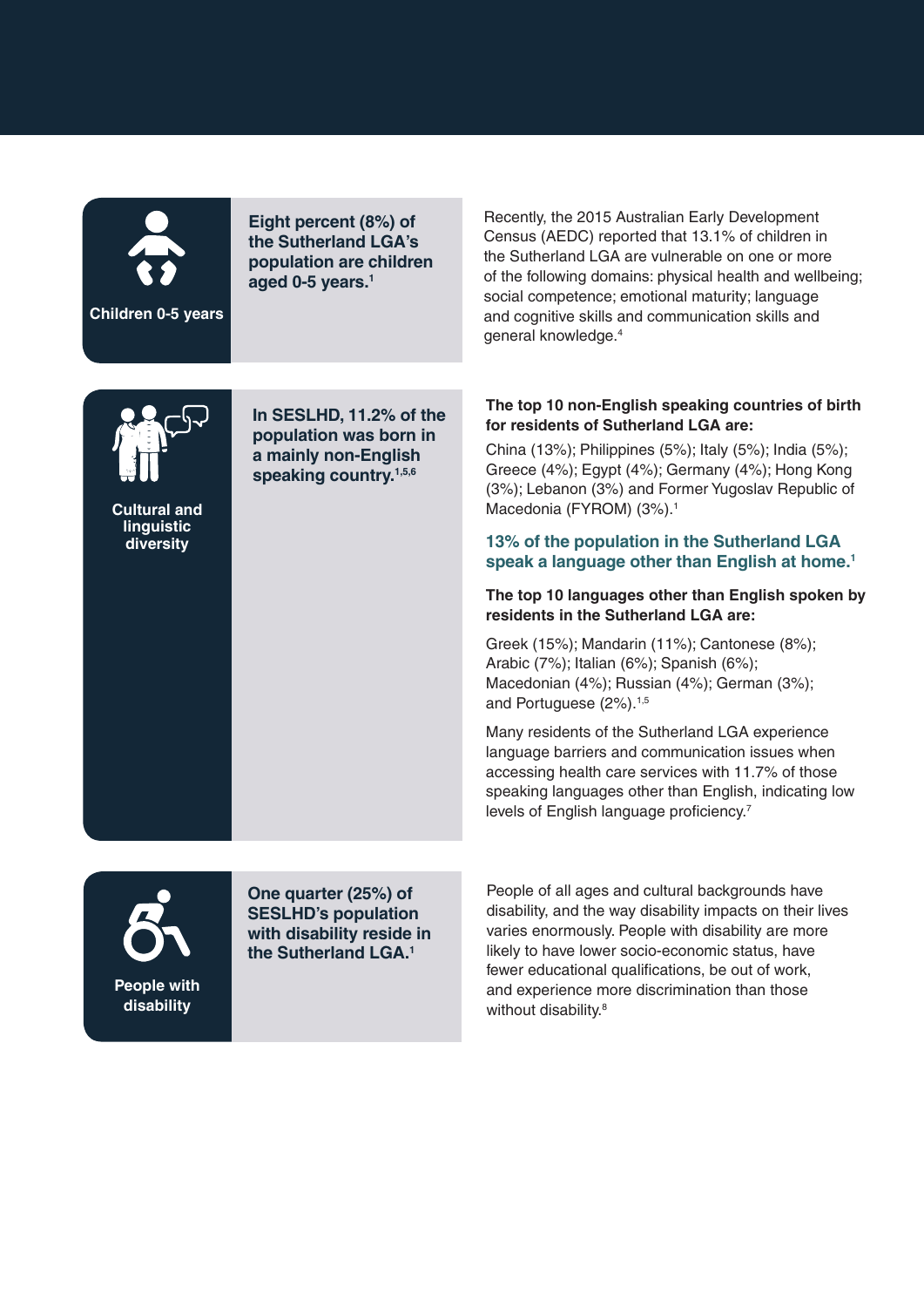

**People experiencing or at risk of homelessness**

**On 2016 Census night a total of 686 individuals across SESLHD were identified as experiencing primary homelessness**

(Census dwelling category of residing in an improvised home, tent or sleepers out) with **1.5% of those being in the Sutherland area**. 1

There is often a broad range of interacting factors that can contribute to homelessness thereby requiring a holistic approach to health care when working with people who may be experiencing homelessness.

Low income and levels of socioeconomic advantage link closely to health outcomes for populations, with increased burden of long term (chronic) health conditions particularly where low educational



**One in four people in the Sutherland LGA have an income of less than \$499 per week.1,9**

attainment, underemployment and the receipt of welfare payments exists. Factors such as these are believed to reinforce health status by reducing individual resources to engage in one's own health.<sup>10</sup>



**New and emerging communities** **Six percent (6%) of new arrivals to the District settle in the Sutherland LGA.11,12**

New arrivals arrive from many countries with the largest proportions coming from China (16%), India (6%), Philippines (5%) and Brazil (3%).

A migrant's health needs may be related to: having: settled in a new country; having diverse language, cultural and health beliefs; and having a poor understanding of how the health system works.



**Women**

**Seventeen percent (17%) of the population in the Sutherland LGA is aged over 65 years and 2.7% is aged over 85** 

**years.** 

**Fifty one percent (51%) of the population in Sutherland LGA are women.1**

As more people live to 'older old age' (i.e. 80 years and older), the prevalence of chronic diseases increases markedly. It is generally understood that the greatest need for health care is in the last one to two years of a person's life.13 Health care expenditure for people over 65 years is two to three times higher than for those under 65 years, and higher still for those aged 80 years or older. 14

It is important that women's health needs are considered not just in the context of sexual and reproductive health but in the broader context of mental health, women's experience of violence, the impact of social determinants of health (income, access to education and employment) and gender differences with regard to clinical presentation and response to treatment, as well as inequality in accessing services and in health outcomes.